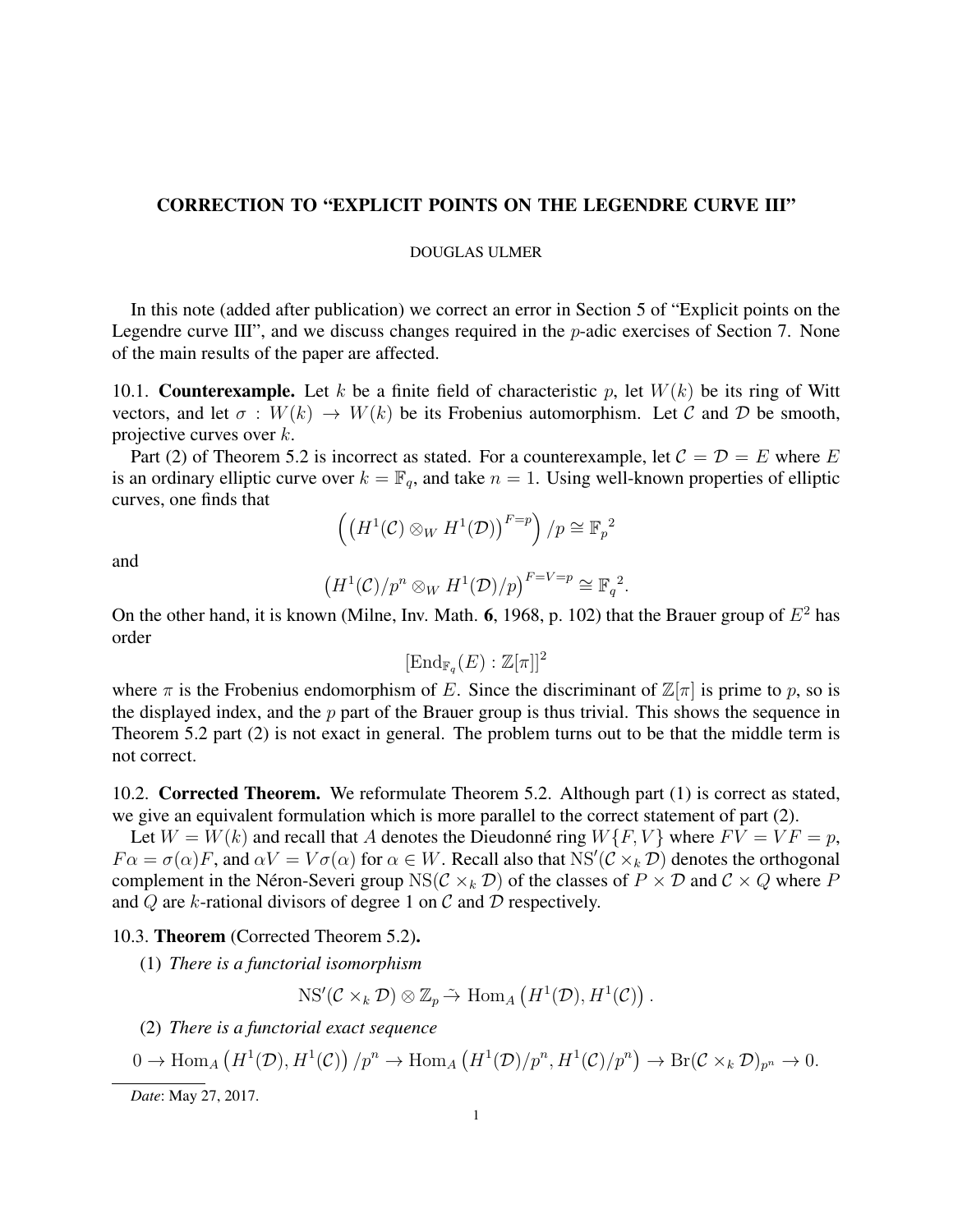#### 2 DOUGLAS ULMER

*Here*  $Hom_A$  *denotes homomorphisms of A-modules, and "functorial" means that the displayed maps are equivariant for the action of*  $Aut(C) \times Aut(D)$ *.* 

The published proof of Theorem 5.2 minus the second half of the last sentence proves the statement above. The second half of the last sentence, written in an overzealous desire for symmetry, purports to go from the "Hom" formulation above to a "⊗" formulation, and this introduces an error. Specifically, the last displayed equation of the proof is not correct. Omitting this last translation yields the correct statement and proof.

10.4. More on Frobenius. Before explaining the changes needed to the  $p$ -adic exercises of Section 7, we add one detail on the action of Frobenius on the crystalline cohomology group discussed in Section 6.

We use the notations of that section. In particular,  $\mathcal C$  is the smooth projective model of the affine curve  $z^d = x^2 - 1$ ,  $H^1_{crys}(\mathcal{C}/\mathbb{Z}_p)$  is its first crystalline cohomology group, and  $e_i$  ( $0 < i < d$ ,  $i \neq d/2$ ) is the basis of  $\tilde{H}^1_{crys}(\mathcal{C}/\mathbb{Z}_p)$  appearing in Proposition 6.4. (Here and below, we read the indices modulo d.) We showed that the action of Frobenius on  $H^1_{crys}(\mathcal{C}/\mathbb{Z}_p)$  is given by  $F(e_i) =$  $c_i e_{pi}$ , where  $c_i \in \mathbb{Z}_p$  satisfies

$$
\operatorname{ord}(c_i) = \begin{cases} 0 & \text{if } i > d/2 \\ 1 & \text{if } i < d/2. \end{cases}
$$

10.4.1. Lemma.

$$
c_i c_{-i} = \begin{cases} p & \text{if } i < d/2 \text{ and } pi < d/2 \\ p & \text{if } i > d/2 \text{ and } pi > d/2 \\ -p & \text{if } i < d/2 \text{ and } pi > d/2 \\ -p & \text{if } i > d/2 \text{ and } pi < d/2 \end{cases}
$$

*Proof.* Let  $f \in H^2(\mathcal{C}/\mathbb{Z}_p)$  be the cup product  $e_1 \cup e_{-1}$ . The content of part (1) of Proposition 6.4 is that

$$
e_i \cup e_{-i} = \begin{cases} f & \text{if } i < d/2 \\ -f & \text{if } i > d/2. \end{cases}
$$

If  $i < d/2$ , we have

$$
pf = F(f) = F(e_i \cup e_{-i}) = c_i c_{-i} e_{pi} \cup e_{-pi},
$$

and

$$
e_{pi} \cup e_{-pi} = \begin{cases} f & \text{if } pi < d/2 \\ -f & \text{if } pi > d/2. \end{cases}
$$

Comparing the last two displays yields the first and third cases of the lemma. For the second and fourth, we have  $i > d/2$ ,

$$
-pf = F(-f) = F(e_i \cup e_{-i}) = c_i c_{-i} e_{pi} \cup e_{-pi},
$$

and

$$
e_{pi} \cup e_{-pi} = \begin{cases} f & \text{if } pi < d/2 \\ -f & \text{if } pi > d/2. \end{cases}
$$

Comparing the last two displays yields the remaining two cases of the lemma.  $\Box$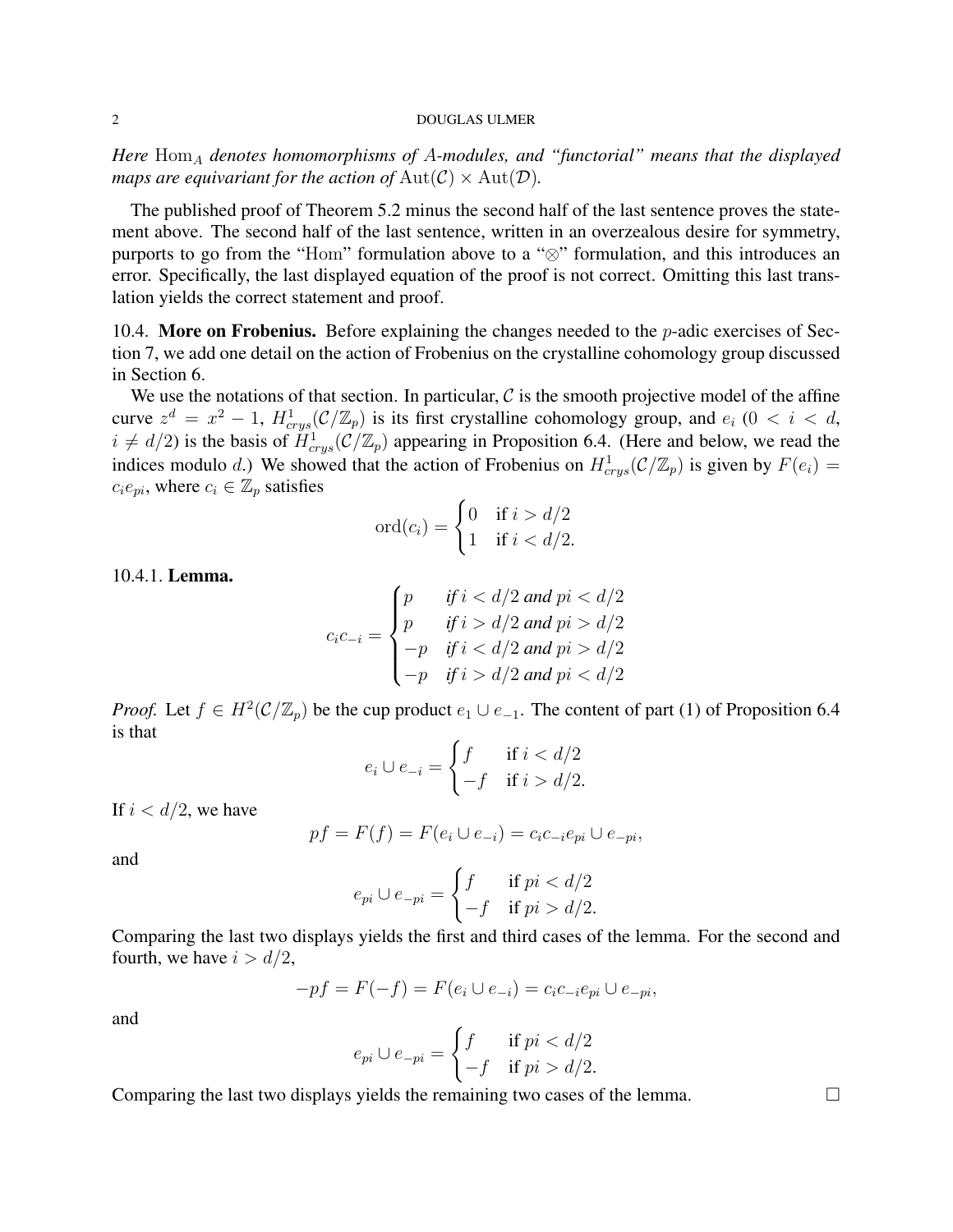Define

$$
d_i := c_i / p^{\text{ord}_p(c_i)}.
$$

We record two useful facts about the  $d_i$ : First, the  $d_i$  are p-adic units, and by the lemma we have

$$
d_i d_{-i} = \pm 1 \tag{10.4.1}
$$

where the sign is  $+1$  if i and pi lie in the same half of the interval [0, d] and  $-1$  if they lie in opposite halves.

Second, by Proposition 6.4(4-5), if o is an orbit of Frobenius on  $\mathbb{Z}/d\mathbb{Z}$  with  $gcd(d, o) < d/2$  and p is balanced modulo  $d/\gcd(d, o)$ , then

$$
\prod_{i \in o} d_i^2 = 1. \tag{10.4.2}
$$

10.5. **Modified** *p*-adic exercises. We now explain the changes needed in Sections 7.1, 7.2, and 7.4 when we replace Theorem 5.2 with Theorem 10.3.

We use the same notations as in Section 7.1: Write W for the Witt vectors  $W(\mathbb{F}_q)$ ,  $W_n$  for  $W/p^n$ ,  $H^1(\mathcal{C})$  for  $H^1_{crys}(\mathcal{C}/W)$ , and  $H^1(\mathcal{D})$  for  $H^1_{crys}(\mathcal{D}/W)$  where  $\mathcal{C} = \mathcal{D}$  is the curve over  $\mathbb{F}_q$  studied in Section 6. The product  $C \times_{\mathbb{F}_q} \mathcal{D}$  carries an action of  $\Delta = \mu_2 \times \mu_d$  acting "anti-diagonally" as well as an action of  $G = \mu_d \rtimes \text{Gal}(\mathbb{F}_q/\mathbb{F}_p)$  acting on the factor  $\mathcal{C}$ .

Our goal is to compute

$$
H':=\mathrm{Hom}_A\left(H^1(\mathcal{C}),H^1(\mathcal{D})\right)^\Delta
$$

and

$$
H'_n := \mathrm{Hom}_A \left( H^1(\mathcal{C})/p^n, H^1(\mathcal{D})/p^n \right)^{\Delta}.
$$

For an orbit  $o \in O_{d,p}$ , we write  $H'{}^o$  and  $H'_n{}^o$  for the  $o$  parts of the corresponding groups, i.e., for the images of the projector  $\pi_o$  of Section 2.8 on H' or  $H'_n$ .

Since

$$
\text{Hom}_A\left(H^1(\mathcal{C}), H^1(\mathcal{D})\right)^{\Delta} \subset \text{Hom}_W\left(H^1(\mathcal{C}), H^1(\mathcal{D})\right)^{\Delta}
$$

and

$$
\text{Hom}_A\left(H^1(\mathcal{C})/p^n, H^1(\mathcal{D})/p^n\right)^\Delta \subset \text{Hom}_W\left(H^1(\mathcal{C})/p^n, H^1(\mathcal{D})/p^n\right)^\Delta
$$

$$
= \left(\text{Hom}_W\left(H^1(\mathcal{C}), H^1(\mathcal{D})\right)^\Delta\right)/p^n
$$

we first consider

$$
M' := \text{Hom}_W(H^1(\mathcal{C}), H^1(\mathcal{D}))^{\Delta}.
$$

Recall the W-basis  $e_i$  ( $0 < i < d$ ,  $i \neq d/2$ ) of  $H^1(\mathcal{C}) = H^1(\mathcal{D})$  from Proposition 6.4. For  $0 < i, j < d, i, j \neq d/2$ , let  $\varphi_{ij} \in \text{Hom}_W(H^1(\mathcal{C}), H^1(\mathcal{D}))$  be the element with

$$
\varphi_{ij}(e_{\ell}) = \begin{cases} e_i & \text{if } \ell = j \\ 0 & \text{if } \ell \neq j. \end{cases}
$$

Then the  $\varphi_{ij}$  form a W-basis of  $\text{Hom}_W(H^1(\mathcal{C}), H^1(\mathcal{D}))$ . The submodule commuting with the anti-diagonal action of  $\Delta$ , i.e., M', is spanned by the  $\varphi_{i,-i}$  with  $0 < i < d$ ,  $i \neq d/2$ .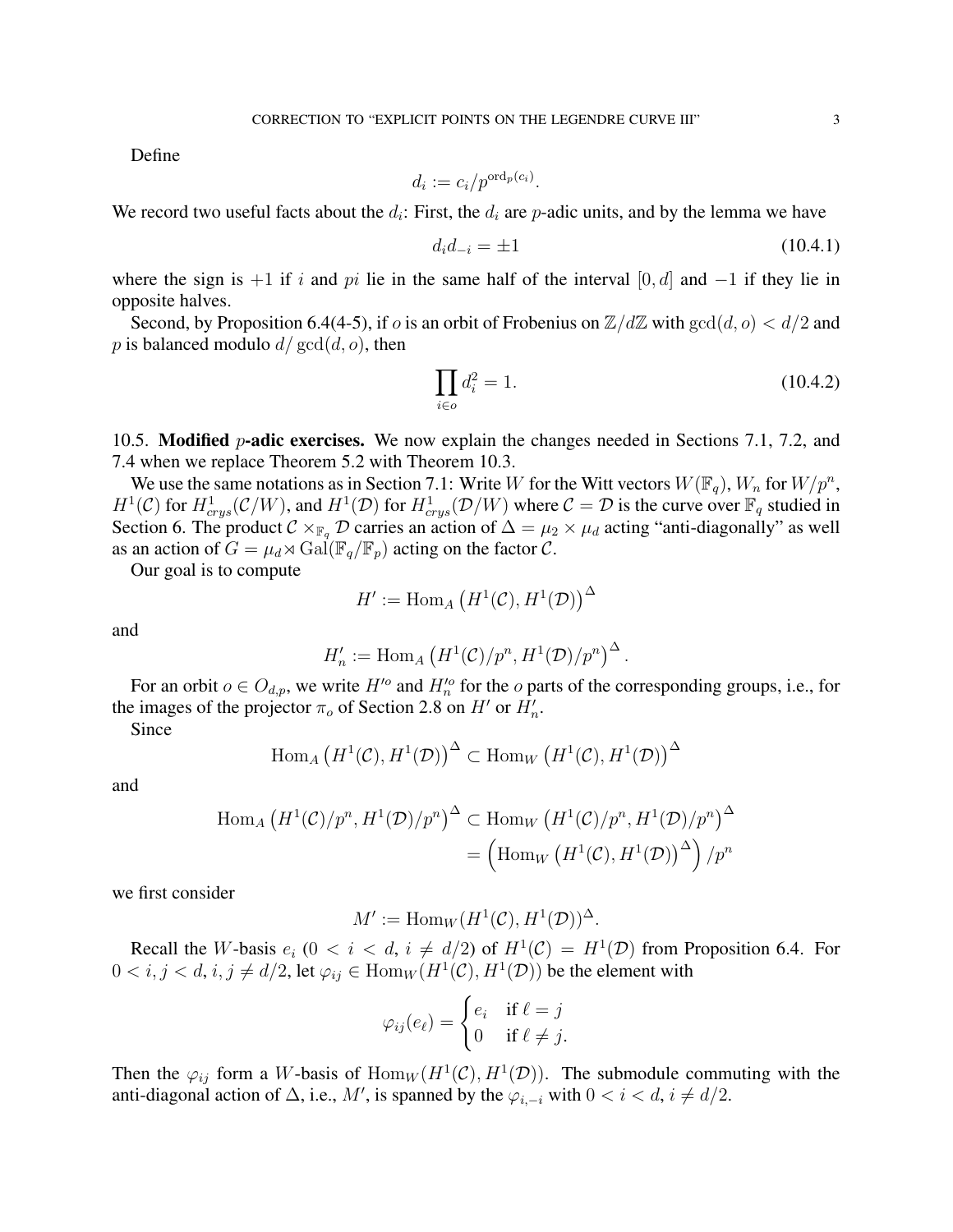#### 4 DOUGLAS ULMER

Now we fix an orbit  $o \in O_{d,p}$  and assume that  $gcd(o, d) < d/2$  and that p is balanced modulo  $d/\gcd(o, d)$ . Let  $i \in o$  be the standard base point, and for  $j = 0, \ldots, |o| - 1$  define

$$
f_{ip^j} = \left(\prod_{\ell=0}^{j-1} d_{ip^\ell}^2\right) \varphi_{ip^j, -ip^j}.
$$

The  $f_{ipj}$  form a new basis of  $M'$ <sup>o</sup>, the part of  $M'$  cut out by the projector  $\pi_o$ .

It follows from equation (10.4.2) that  $f_{ipj}$  only depends on the class of  $ip^j$  modulo d, i.e., we may read the index j modulo  $|o|$  without any ambiguity.

We now turn to computing  $H'$ <sup>o</sup> and  $H'_n$ . Consider a typical element

$$
c = \sum_{j=0}^{|o|-1} \alpha_j f_{ip^j}
$$

where  $\alpha_j \in W$  or  $W_n$  and we read the index j modulo |o|.

Applying  $F \circ c$  and  $c \circ F$  to  $e_{-ipj}$  for  $j = 0, \ldots, |\alpha| - 1$ , we see that  $F \circ c = c \circ F$  if and only if

$$
\sigma(\alpha_j)c_{ip^j} = \alpha_{j+1}d_{ip^j}^2c_{-ip^j}
$$
\n(10.5.1)

for all j. A similar calculation shows that  $V \circ c = c \circ V$  if and only if

$$
\sigma(\alpha_j) \left( \frac{p}{c_{-ip^j}} \right) = \alpha_{j+1} d_{ip^j}^2 \left( \frac{p}{c_{ip^j}} \right),
$$

and Proposition 6.4(4) and Lemma 10.4.1 show that this equation is equivalent to (10.5.1).

We now simplify equation (10.5.1), separating into four cases depending on the positions of  $ip<sup>j</sup>$ and  $ip^{j+1}$  in [0, d]. More precisely, recall the word  $w = w_1 \cdots w_{|0|}$  attached to o: the letter  $w_j$ is l if the least positive residue of  $ip^{j-1}$  modulo d is >  $d/2$  and it is u if the residue is <  $d/2$ . Using Proposition 6.4(4) and equation (10.4.1), we see that equation (10.5.1) is equivalent to the equations

$$
+\sigma(\alpha_j) = p\alpha_{j+1}
$$
  
\n
$$
-\sigma(\alpha_j) = p\alpha_{j+1}
$$
  
\nif  $w_{j+1}w_{j+2} = ll$   
\nif  $w_{j+1}w_{j+2} = lu$   
\nif  $w_{j+1}w_{j+2} = lu$   
\nif  $w_{j+1}w_{j+2} = ul$   
\nif  $w_{j+1}w_{j+2} = ul$   
\nif  $w_{j+1}w_{j+2} = uu$ .

Note that when  $w_{j+1} = l$ ,  $\alpha_{j+1}$  determines  $\alpha_j$ , and when  $w_{j+1} = u$ ,  $\alpha_j$  determines  $\alpha_{j+1}$ . Thus we may eliminate many of the variables  $\alpha_j$ . More precisely, write the word w in exponential form:  $w = u^{e_1}l^{e_2} \cdots l^{e_{2k}}$ . Setting  $\beta_0 = \alpha_0$  and

$$
\beta_j = \alpha_{e_1 + e_2 + \dots + e_{2j}}
$$

for  $\sum$  $\begin{array}{l} \n\text{if } 1 \leq j \leq k \text{ (so that } \beta_k = \beta_0\text{), the class } c \text{ is entirely determined by the } \beta\text{'s. Indeed, for } \\ \n\frac{2j}{i=1} e_i \leq \ell < \sum_{i=1}^{2j+1} e_i\text{, we have} \n\end{array}$ 

$$
\alpha_{\ell} = (\sigma p)^{\ell - \sum_{i=1}^{2j} e_i} \beta_j
$$

and for  $\ell = \sum_{i=1}^{2j+1} e_i$ , we have

$$
\alpha_{\ell} = -(\sigma p)^{e_{2j+1}} \beta_j.
$$